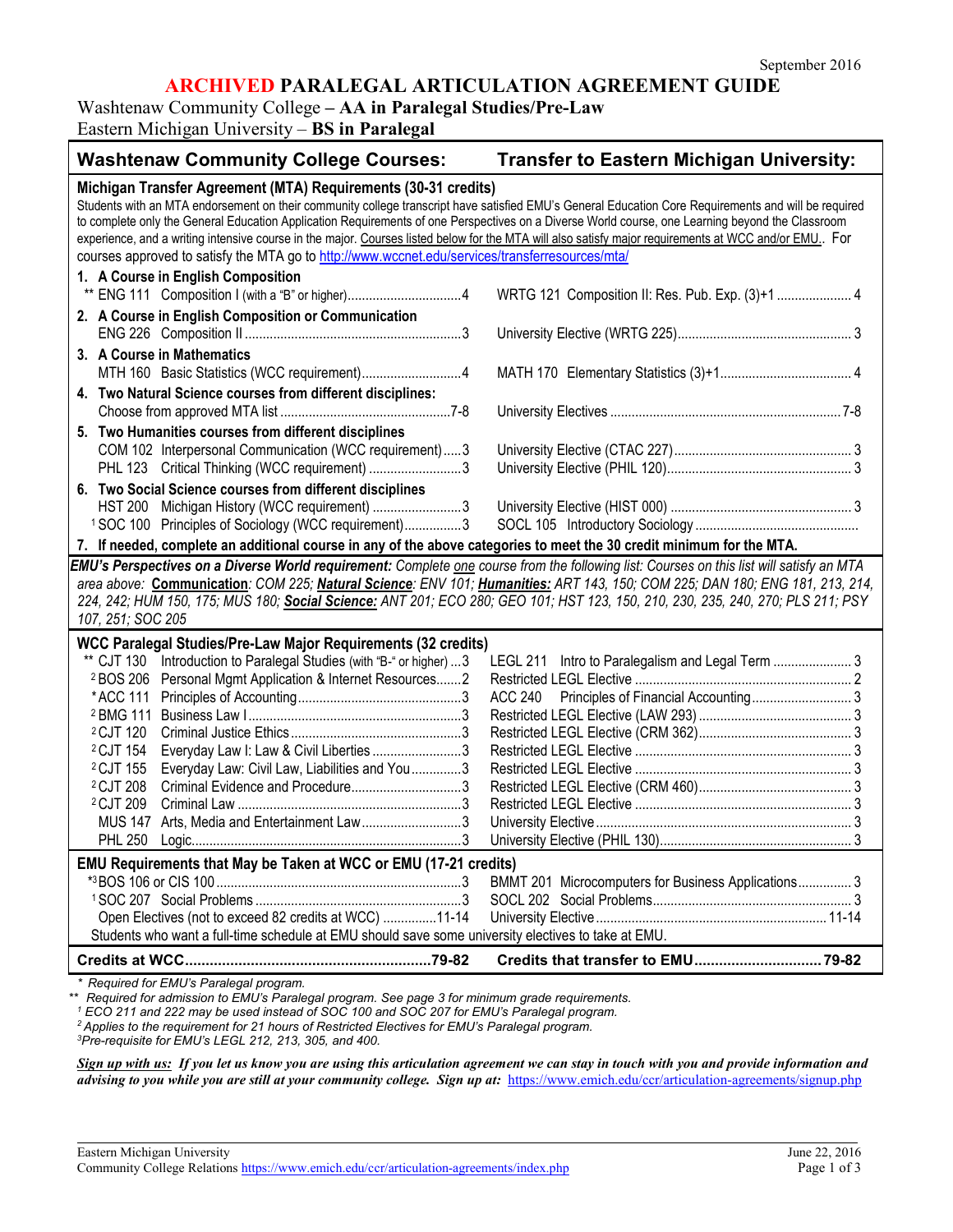# **ARCHIVED PARALEGAL ARTICULATION AGREEMENT GUIDE**

Washtenaw Community College **– AA in Paralegal Studies/Pre-Law** Eastern Michigan University – **BS in Paralegal**

| <b>Completion of the Paralegal Program</b>                                                                                                                                                                                                                                                                                                                                                                                                                                                                                                                                                              |                                                                                                                                                                                                                                                                                                                                                                                                                                                                     |
|---------------------------------------------------------------------------------------------------------------------------------------------------------------------------------------------------------------------------------------------------------------------------------------------------------------------------------------------------------------------------------------------------------------------------------------------------------------------------------------------------------------------------------------------------------------------------------------------------------|---------------------------------------------------------------------------------------------------------------------------------------------------------------------------------------------------------------------------------------------------------------------------------------------------------------------------------------------------------------------------------------------------------------------------------------------------------------------|
| <b>Major Requirements</b>                                                                                                                                                                                                                                                                                                                                                                                                                                                                                                                                                                               | (42-45 credits)<br>(S                                                                                                                                                                                                                                                                                                                                                                                                                                               |
| <b>Required Paralegal Courses</b><br><b>LEGL 305</b><br><b>LEGL 311</b><br><b>LEGL 313</b><br>LEGL 400<br>LEGL 404<br>LEGL 406                                                                                                                                                                                                                                                                                                                                                                                                                                                                          | $(30-33 \text{ credits})$<br>W<br>LEGL 212 Law Office Administration & Technology  3<br>LE<br>**LEGL 304W Legal Writing, Research & Analysis I 3<br>LE<br>LE<br>Adv Legal Writing, Research, & Analysis II3<br>$S_{1}$<br>BI<br>Adv Legal Writ, Research and Analysis III3<br>F<br>Court Rules, Forms, and Drafting Contracts3<br>LE<br>LEGL 405 Civil Litigation, Investigation & Procedure I3<br>LE<br>Civil Litigation, Investigation & Procedure II3<br>LE<br>W |
|                                                                                                                                                                                                                                                                                                                                                                                                                                                                                                                                                                                                         | <b>Business &amp; Information Processing Core (9 credits)</b><br>BI<br>BMMT 396 Information & Media Administration 3<br>LE                                                                                                                                                                                                                                                                                                                                          |
|                                                                                                                                                                                                                                                                                                                                                                                                                                                                                                                                                                                                         | R٥<br>BMMT 496 Records Administration/Database Systems3                                                                                                                                                                                                                                                                                                                                                                                                             |
| LEGL 213                                                                                                                                                                                                                                                                                                                                                                                                                                                                                                                                                                                                | Advanced Spreadsheet Applications 3<br>F                                                                                                                                                                                                                                                                                                                                                                                                                            |
| <b>Restricted Electives</b><br>Complete three credit hours from the following:                                                                                                                                                                                                                                                                                                                                                                                                                                                                                                                          | LE<br>(3 credits)<br>LE                                                                                                                                                                                                                                                                                                                                                                                                                                             |
|                                                                                                                                                                                                                                                                                                                                                                                                                                                                                                                                                                                                         | BMMT 220 Word Information Processing Operations (3)<br>W                                                                                                                                                                                                                                                                                                                                                                                                            |
| BMMT 497/498/499 Independent Study (1/2/3)<br>CTAC 357 Interviewing as Communication (3)                                                                                                                                                                                                                                                                                                                                                                                                                                                                                                                | LE<br>LE                                                                                                                                                                                                                                                                                                                                                                                                                                                            |
| LAW 293 Legal Environment of Business (3)<br>LAW 393 Law of Business Enterprises (3)<br>LAW 403 Employment Law (3)<br>LEGL 278/279/379 Special Topics (1/2/3)<br>LEGL 320 Cyber Law and Compliance (3)<br>LEGL 415 Bankruptcy Law (3)<br>LEGL 418 Women & The Law (3)<br>LEGL 478/479 Special Topics (2-3)<br>PHIL 355W Philosophy of Law (3)<br>PLSC 301 American Legal System (3)<br>PLSC 302 Criminal Law and Politics (3)<br>PLSC 313 American Constitutional Law II (3)<br>PLSC 341 International Law (3)<br>PLSC 385 Judicial Process and Behavior (3)<br>PLSC 412W Comparative Legal Systems (3) | IA 210 Concepts of Network/Business Technology (3)<br>F<br>LE<br>LE<br>LE<br>LEGL 315 Land Transaction & Real Estate for Para (3)<br>W<br>LE<br>LE<br><sup>1</sup> LEGL 417L Legal Assistance Center Clinical Experience (3)<br>LE<br>R١<br>Sι<br>BI<br>Fa<br>LE<br>PLSC 312 Constitutional Law: Institutions & Process (3)<br>LE<br>ᄔ<br>W<br>BI<br>LE<br>LE                                                                                                       |
|                                                                                                                                                                                                                                                                                                                                                                                                                                                                                                                                                                                                         |                                                                                                                                                                                                                                                                                                                                                                                                                                                                     |

#### **Sample sequences for completing the program**:

**(Students may register concurrently at WCC & EMU)**

| LEGL 311                                                             | <b>Winter Semester Start</b><br>LEGL 212 Law Office Administration & Technology3<br>LEGL 304W Legal Writing, Research and Analysis I 3        | (9 credits)             |
|----------------------------------------------------------------------|-----------------------------------------------------------------------------------------------------------------------------------------------|-------------------------|
| Summer                                                               |                                                                                                                                               | (3 credits)             |
| Fall<br><b>LEGL 213</b><br><b>LEGL 313</b><br>LEGL 404               | Court Rules, Forms, and Drafting Contracts 3                                                                                                  | (9 credits)             |
| Winter<br>LEGL 305                                                   | Adv Legal Writing, Research, & Analysis II 3                                                                                                  | (9 credits)             |
| Fall<br><b>LEGL 400</b><br><b>LEGL 405</b>                           | Adv Legal Writ, Research and Analysis III 3<br>Civil Litigation, Investigation& Procedure I 3                                                 | $(6 \text{ credits})$   |
| Winter<br><b>LEGL 406</b>                                            | Civil Litigation, Investigation & Procedure II 3                                                                                              | $(6-9 \text{ credits})$ |
|                                                                      |                                                                                                                                               |                         |
| <b>Fall Semester Start</b><br><b>LEGL 213</b>                        | LEGL 304W Legal Writing, Research and Analysis I 3                                                                                            | $(9 \text{ credits})$   |
| LEGL 313<br>Winter<br><b>LEGL 212</b><br><b>LEGL 305</b><br>LEGL 311 | Law Office Administration & Technology3<br>Adv Legal Writing, Research, & Analysis II3                                                        | (12 credits)            |
| Summer<br><b>BMMT 396</b>                                            |                                                                                                                                               | (3 credits)             |
| Fall<br><b>LEGL 400</b><br><b>LEGL 404</b><br><b>LEGL 405</b>        | Adv Legal Writ, Research and Analysis III 3<br>Court Rules, Forms, and Drafting Contracts 3<br>Civil Litigation, Investigation& Procedure I 3 | (12 credits)            |

 *\*\* Required for admission to EMU's Paralegal program. See page three, #5 for grade requirements for these courses. 1 Satisfies EMU's "Learning beyond the Classroom" requirement.*

*NOTE: If sufficient credit hours are not transferred from WCC, additional credits must be completed at EMU to satisfy the 124 credit minimum.*

*NOTE: Students may register concurrently at WCC and EMU while completing the program in order to take paralegal courses in the appropriate sequence and graduate in a timely manner. Students receiving financial aid should contact the Financial Aid Offices at WCC and EMU to ask about options for financial aid as a concurrently registered student*